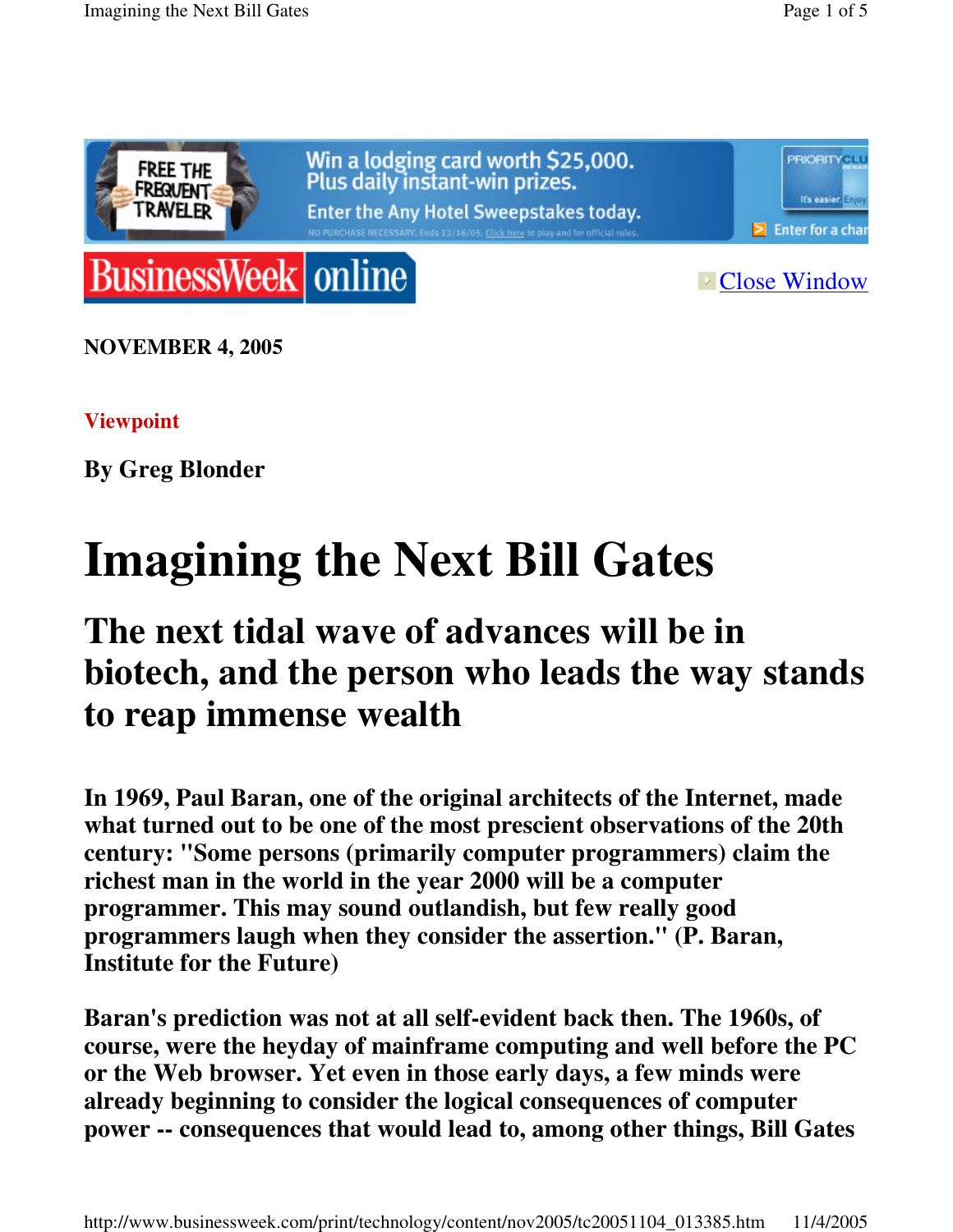**becoming the richest man in the world.**

**The evidence was there if you knew which questions to ask. It was like watching the first oil well gushing from a Pennsylvania farm in the 1860s -- and imagining 100 million cars and the emergence of John D. Rockefeller as the richest man in America.**

**Today, the signs around us are just as difficult to read, but, as Yogi Berra once remarked, "You can see a lot just by looking." What will be the next half-century's all-transforming technology? And who will reap the riches to become the next Bill Gates?**

**SIGNS OF CHANGE. I believe the answer lays in the confluence of three heretofore largely separate trends:**

**• The evolution of semiconductor-manufacturing capabilities and products into nanoscale dimensions.**

**• The increasing ability of biochemists to engineer genetic material at the molecular (nano) level.**

**• The exponential growth of computer simulations permitting the design of clusters of atoms at the nano dimension.**

**For decades, each trend evolved separately. But today, these trends have come together, amplifying each other's capabilities and forming the nucleus of what I call the 3N revolution.**

**SIZZLING SYNERGIES. Why these three trends? First, they are each attracting huge numbers of very smart scientists and engineers from around the world -- and one should never underestimate the potential of combined intellectual horsepower.**

**Second, all three trends are already beginning to overlap in highly productive ways. The gene chips from a company like Affymetrix rely on semiconductor processing in their manufacture, new materials are now made directly in the computer rather than empirically on the lab bench, and the Human Genome Project depended as much on high-speed**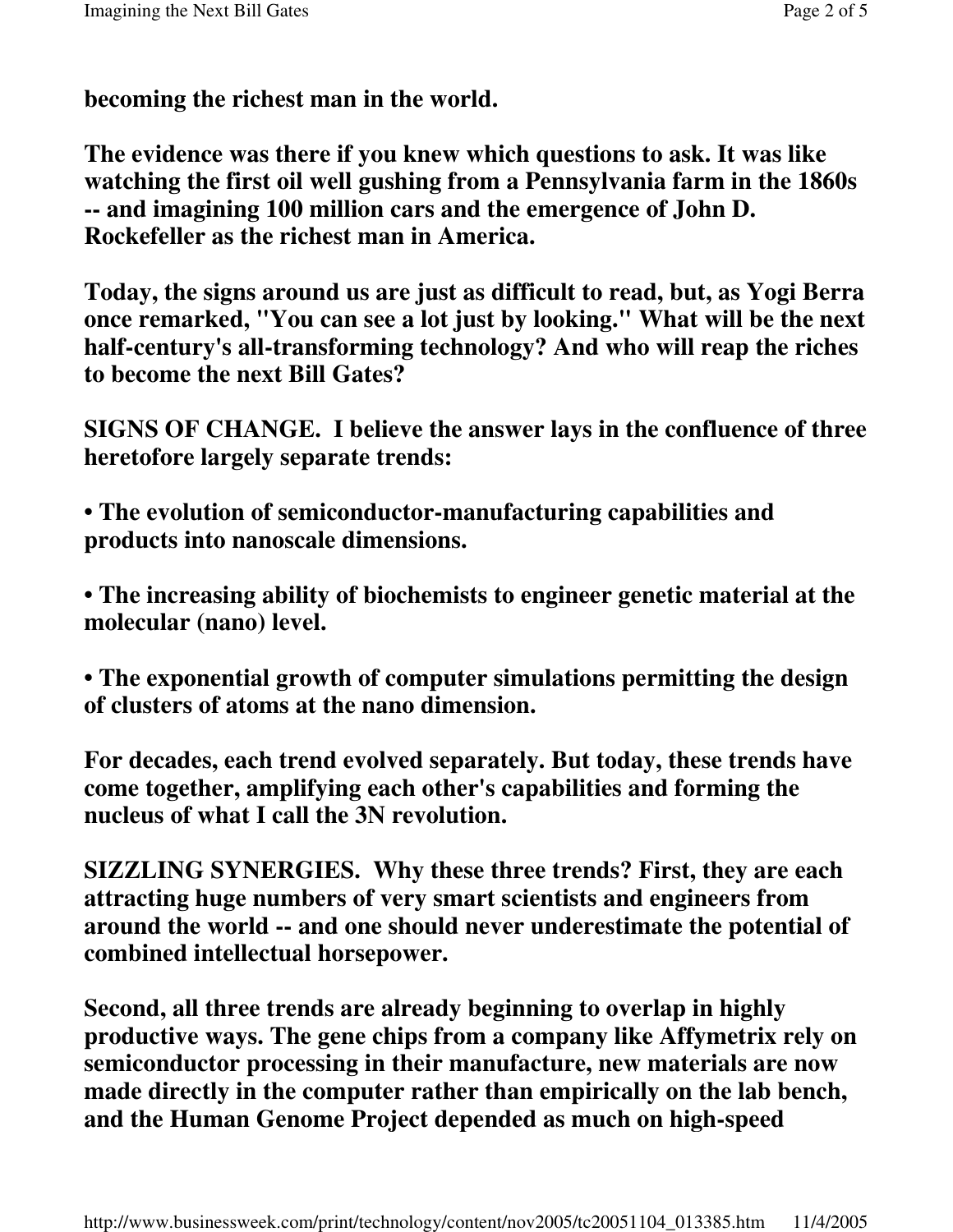**numerical analysis as on wet chemistry.**

**As the 3N revolution marches forward, its synergies will deepen, blurring the distinctions between organic and inorganic materials or between what must be observed and what can be simulated. Engineers and scientists are increasingly able to manipulate an unimaginable combination of molecules with unique electronic and biological attributes, creating a whole new generation of building blocks every bit as malleable, fungible, and extendable as 1s and 0s -- and at increasingly lower cost.**

**Out of this 3N convergence of technologies one can easily imagine:**

**• A reinvigoration of Moore's Law, resulting in ever more powerful computers -- at less cost and size.**

**• A proliferation of enhanced everyday materials: flexible non-corroding concretes, solar cells with three times the efficiency and a third the cost, artificial bone that outperforms titanium, etc.**

**• The outright cure of most diseases, or at least the conversion of acute diseases into chronic but manageable conditions.**

**• The deliberate enhancement of our own DNA and that of our children**

**BODY UPGRADES. The first two advances will probably enter society at a steadier historical pace. It's the familiar story of steel replacing bronze replacing stone, and so on. But it's the latter two advances - disease elimination and enhancements of the human body -- that are likely to produce the massive discontinuities catapulting the next Gates or Rockefeller to the top of the economic hill.**

**The incentive to cure, say, Parkinson's Disease is obvious, but the new 3N technologies also contain the potential for "discretionary upgrades." With a few simple genetic alterations, you or your children could become 20% smarter or have the heart and lung capacity of Lance Armstrong.**

**Such possibilities raise obvious moral and ethical concerns. But at a time when many parents obsess over getting their children into "Ivy League-**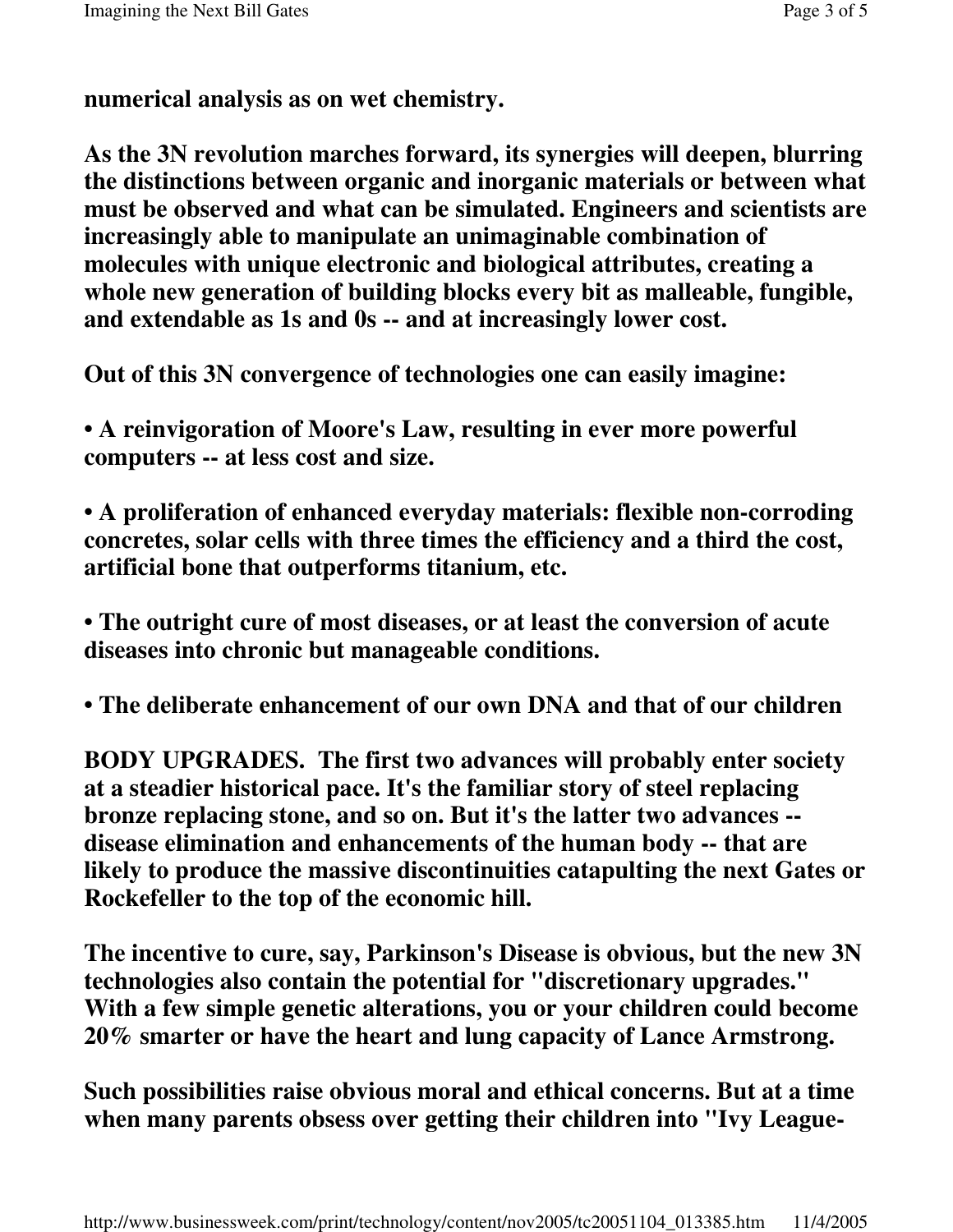**track" day-care centers and plastic surgery is a common birthday present, such concerns would not likely stand in the way of the development of a substantial market.**

**WINNING CONFIDENCE. In the U.S., where at least 15% of GDP is spent on health care, the productivity savings alone would transform and invigorate the economy. Today, we cheer when annual GDP improves at a 3% rate. The emergence of true "silver bullet" cures and body-part replacements would make such rates very old news indeed.**

**In such an environment, the first precondition for the next Bill Gates would be the ability to build a brand. As soon as you start tampering with what it means to be a human being, people will demand the assurance that the experiment isn't going to backfire, and brands help people feel comfortable.**

**Here, a first mover advantage will be tremendously important. The first person and company using the new technologies to cure, say, Parkinson's and then take on cystic fibrosis with the same tools will build the public confidence and trust necessary for continued growth. And that person and company will have built up enough political capital to also offer the human enhancements -- both mechanical and genetic -- that go beyond mere health.**

**LEFT BEHIND? What's more, because the body is a complex and highly interactive machine, few people will risk modifying one set of genes with products from two companies. Who knows if they will play nice together? Again, all the conditions are in place for a few large companies to dominate the industry -- or perhaps just one.**

**Will the next Bill Gates be an American? My guess is probably not. Religious pressures and fear of change, already evident in the embryonic stem-cell debate, will probably slow down U.S. research efforts -- just as other countries, such as South Korea, accelerate their efforts to capture clear-cut economic advantage. With a healthier population, they will spend less on medicine and more on developing their economy. They will work harder and smarter. We're in danger of being left behind.**